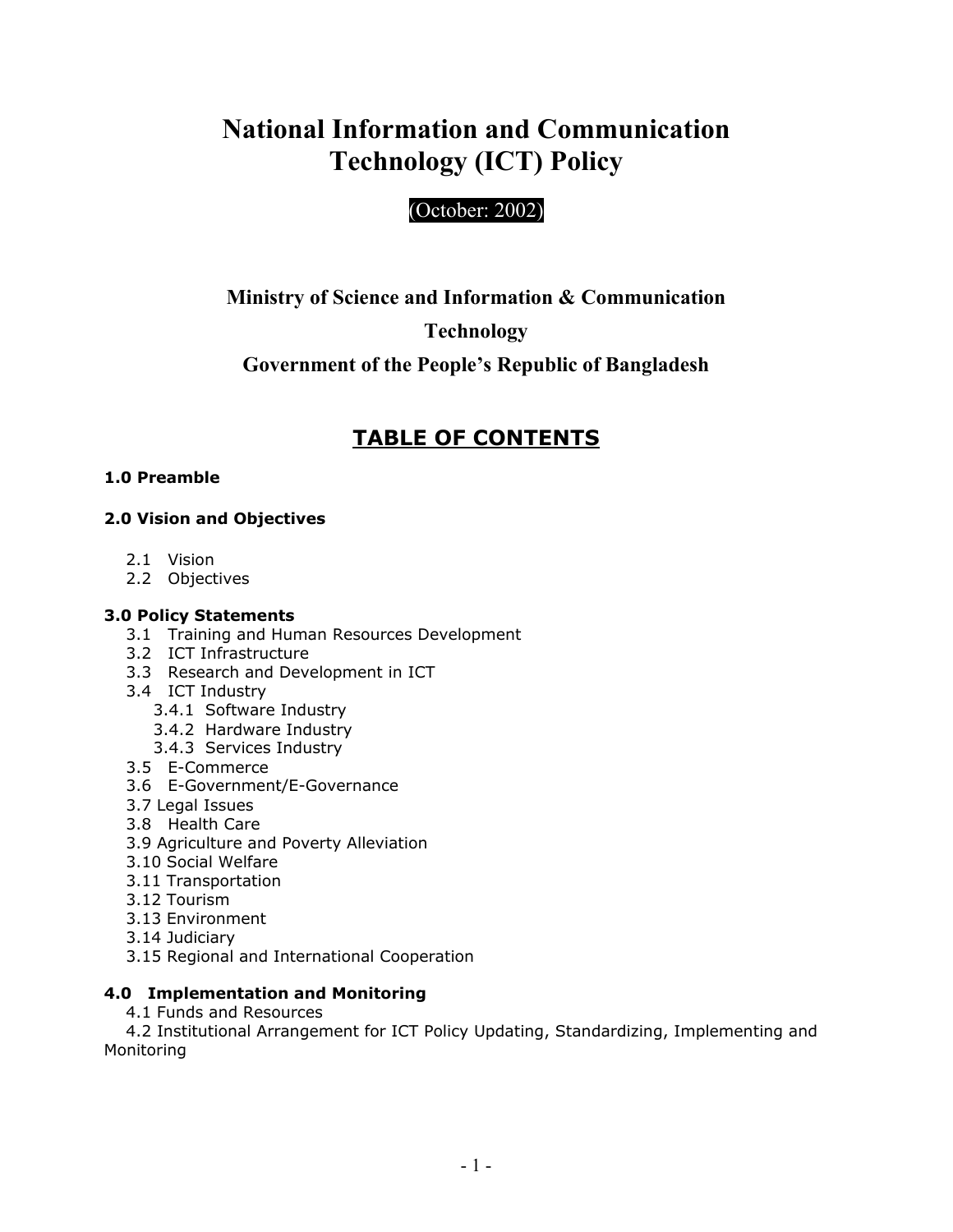## **ABBREVIATIONS & ACRONYMS**

| <b>ADP</b>    | Annual Development Program                                     |
|---------------|----------------------------------------------------------------|
| <b>BAC</b>    | <b>Bureau of Anti-Corruption</b>                               |
| <b>BCC</b>    | Bangladesh Computer Council                                    |
| <b>BIT</b>    | Bangladesh Institute of Technology                             |
| <b>BTTB</b>   | Bangladesh Telegraph and Telephone Board                       |
| <b>CD</b>     | <b>Compact Disc</b>                                            |
| <b>ERD</b>    | <b>Economic Relations Division</b>                             |
| <b>GIS</b>    | Geographic Information System                                  |
| <b>HRD</b>    | Human Resource Development                                     |
| ICT           | Information and Communication Technology                       |
| IT            | <b>Information Technology</b>                                  |
| <b>ISP</b>    | <b>Internet Service Provider</b>                               |
| IT            | <b>Information Technology</b>                                  |
| <b>MOSICT</b> | Ministry of Science and Information & Communication Technology |
|               |                                                                |
| <b>MW</b>     | Micro Wave                                                     |
| <b>NAPE</b>   | National Academy for Primary Education                         |
| <b>NBR</b>    | National Board of Revenue                                      |
| <b>NII</b>    | National Information Infrastructure                            |
| <b>PDB</b>    | Power Development Board                                        |
| PTI           | Primary Teachers Training Institute                            |
| R&D           | Research and Development                                       |
| RD & COOP     | Rural Development & Cooperative                                |
| <b>TTC</b>    | <b>Teachers Training College</b>                               |
| <b>UHF</b>    | <b>Ultra High Frequency</b>                                    |
| VAT           | Value Added Tax                                                |

## **1.0 Preamble**

1.1 Information Communication Technology (ICT) encompasses the broad fields of data/information processing, transmission and communications by means of computer and telecommunication techniques and these modern tools are being increasingly used for organizational/personal information processing in all sectors of economy and society. This document presents the policy guidelines for the development of the ICT sector in Bangladesh.

1.2 A dependable information system is essential for efficient management and operation of the public and private sectors. But there is a shortage of locally generated information needed for efficient performance of these sectors. In order to meet this objective, ICT use in every sector shall have to be accelerated in terms of information generation, utilization and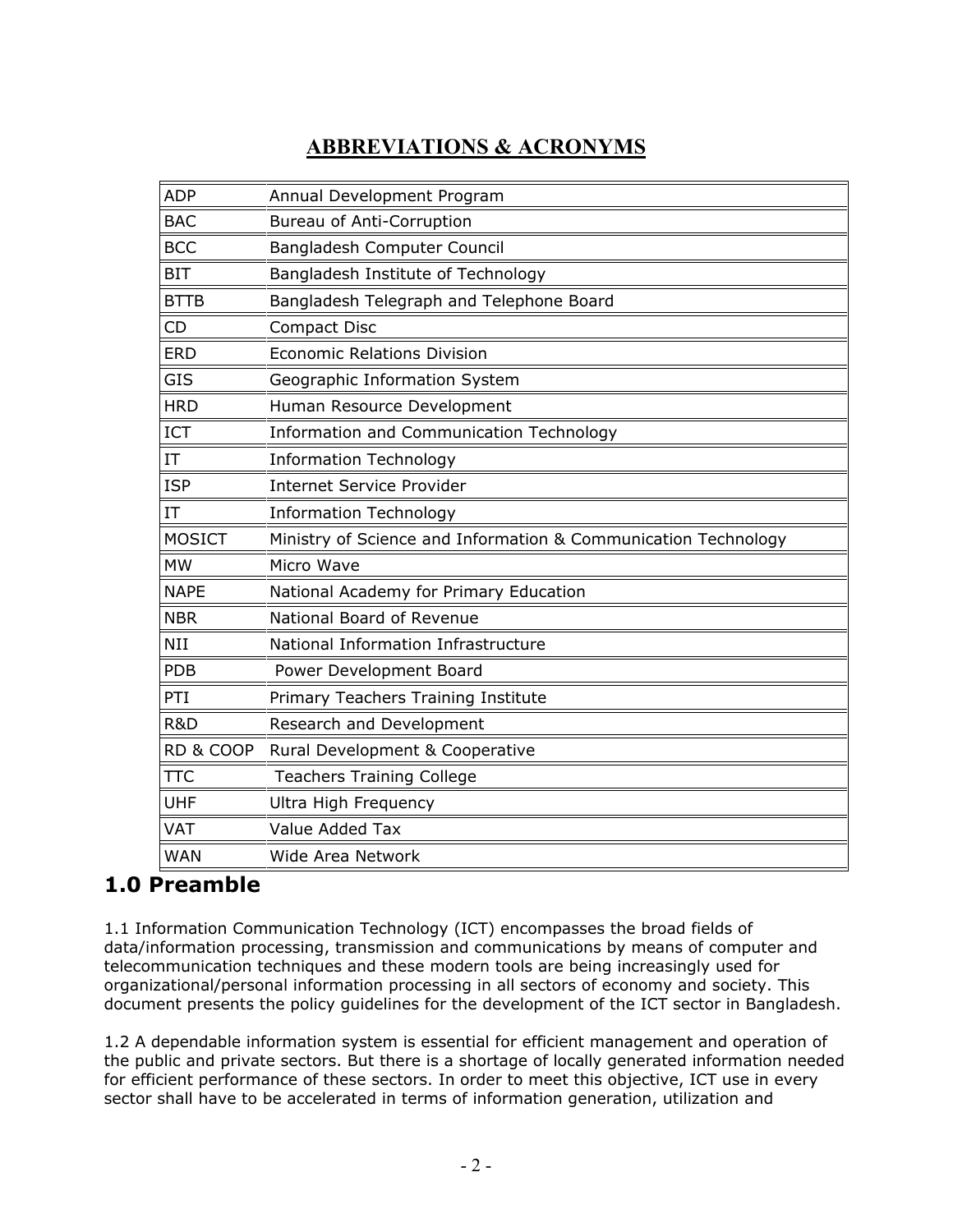applications. Considering the gravity and importance of ICT Hon'ble Prime Minister has already declared ICT as the thrust sector.

1.3 Over the last few years, many nations have taken advantage of the opportunities afforded by ICT within a policy framework, laid down guidelines and proceeded with the formulation of a national ICT strategy as a part of the overall national development plan. Bangladesh intends to use ICT as the key-driving element for socio-economic development.

## **2. 0 Vision and Objectives**

## **2.1 Vision**

This Policy aims at building an ICT-driven nation comprising of knowledge-based society by the year 2006. In view of this, a country-wide ICT-infrastructure will be developed to ensure access to information by every citizen to facilitate empowerment of people and enhance democratic values and norms for sustainable economic development by using the infrastructure for human resources development, governance, e-commerce, banking, public utility services and all sorts of on-line ICT-enabled services.

## **2.2 Objectives**

.

2.2.1 In order to give a thrust to the ICT sector and expeditious development of Software industry and its export required infrastructural facilities and legal framework will be created..

2.2.2 Provide effective incentives for development of ICT sector to both local and foreign entrepreneurs;

2.2.3 Develop an efficient ICT infrastructure that provides open access to international and national network;

2.2.4 Promote and facilitate use of ICT in all sectors of the economy for transparency, good governance and efficiency improvement;

2.2.5 Establish legislative and regulatory framework for ICT issues like IPR, data security and protection, digital signature, e-Commerce, ICT education etc. as well as to ensure quality ICT education provided by different private organizations

2.2.6 Set up national databases that are reliable and easily accessible to all the people of the country;

2.2.7 Promote use of ICT by providing special allocations for ICT project implementation in the public sector. Train the decision makers in ICT use and promote a ICT culture;.

2.2.8 Develop a large pool of world class ICT professionals to meet the needs of local and global markets

2.2.9 Set up a very high quality ICT institution to continuously promote and foster ICT Industry;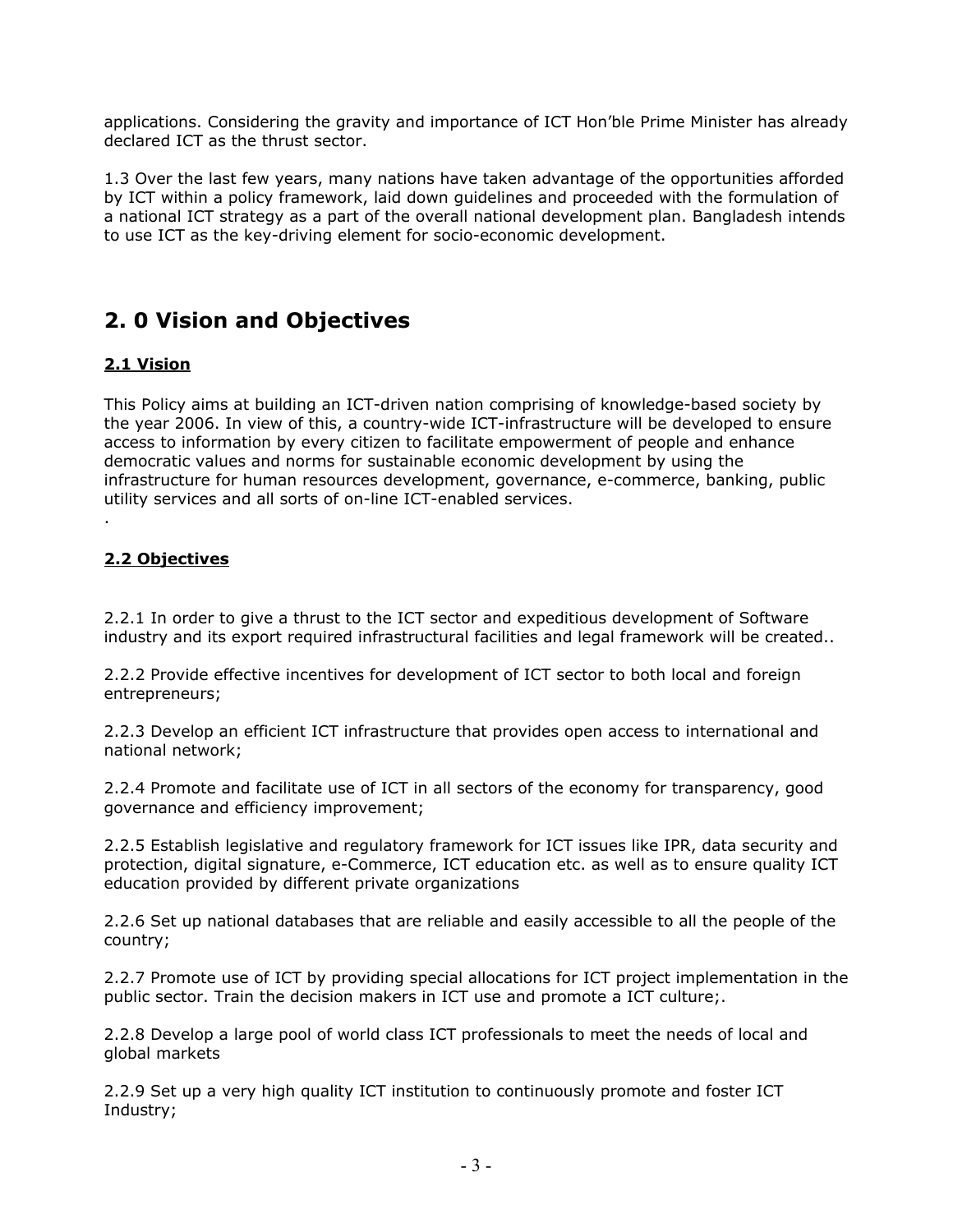2.2.10 Enact Laws and Regulations for uninterrupted growth of ICT, in conformity with World Trade Organization (WTO) stipulations.

## **3.0 Policy Statements**

## **3.1 Training and Human Resources Development**

Bangladesh must prepare itself to compete effectively in the global ICT market. As the demand for skilled manpower in ICT is growing world-wide, the country needs to produce a large number of ICT professionals. The specific policy statements are:

3.1.1 Widespread introduction of ICT education in public and private educational institutions is a prerequisite for producing skilled ICT manpower. Facilities shall be built to promote ICT training and computer aided training at all levels of education including Primary Schools and Madrasahs. Donor agencies, non-government organizations and other development partners of the country shall be encouraged to help build the necessary capacity in this area.

3.1.2 Universities, Bangladesh Institutes of Technology and colleges, both in the public and private sectors, shall be strengthened to produce ICT graduates in four-year Computer Science and/or Engineering courses. Necessary resources will be allocated to these institutions.

3.1.3 Out of the three Science and Technology universities proposed in the Fifth Five-Year Plan, one will be established as center of excellence in ICT by giving higher allocation of resources.

3.1.4 Establish multimedia institutes upto district level to start with to produce skilled human resources to exploit the opportunity offered by the growing multimedia-market.

3.1.5 Diploma and Trade Certificate in ICT will be offered in both public and private institutes including Polytechnics. The continual skill upgrading of existing professionals working in public and private sectors shall be ensured by in-service training programmes.

3.1.6 The shortage of trained and qualified teachers and trainers for ICT training is a bottleneck to the HRD plan. To address the issue, IT-Capacity-Building of the Teachers Training Institutes (TTI) including TTCs, NAPE, PTI will be taken up. To teach the teachers and trainers, intensive post-graduate diploma courses will be introduced in TTIs. Training programmes to train and retrain them periodically to keep them up-to-date with the technological progress in the area of ICT will be introduced. ICT literacy will be a desirable requirement in the recruitment and selection of teachers. Divisional training centers of BCC will provide TOT (Training for the Trainers) to build up sufficient number of skilled trainers.

3.1.7 As it would be difficult to train teachers in ICT in large number using the present infrastructure, deploy virtual ICT trainers wherever possible. CD and web based courseware development and use shall be encouraged to promote computer-aided education at all level of education.

3.1.8 To address the issue of deficiency in English and mathematics education, a crash programme shall be taken up to train teachers. To ensure standard and quality of ICT education, a national certification and accreditation system shall be developed and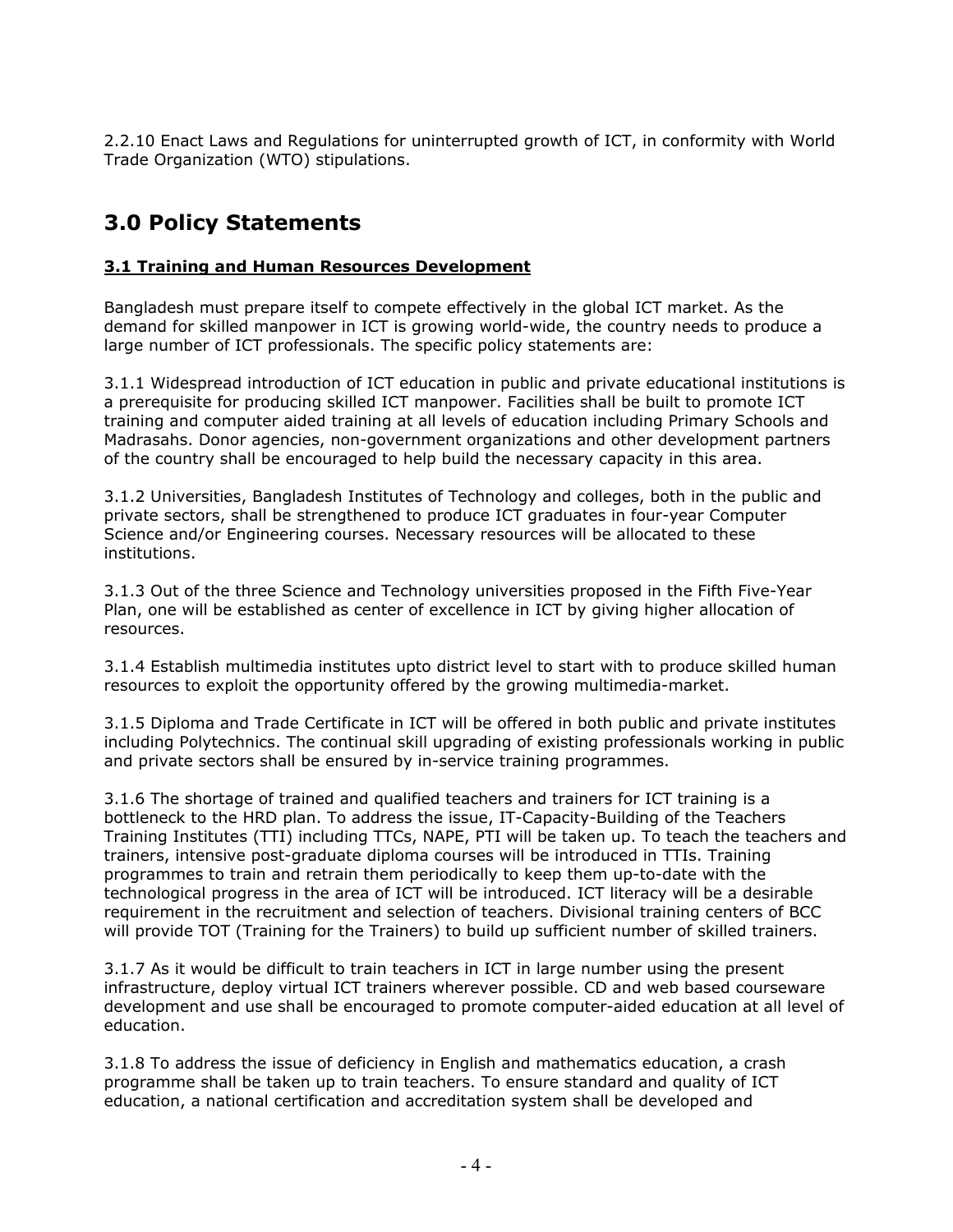implemented.

3.1.9 Take up programmes to develop quality ICT professionals and skilled personnel to ensure success in the global software and ICT-enabled services market. Encourage and support formal and informal sector to adopt internationally accepted standards in training programs and to introduce globally acceptable standards.

3.1.10 Use the potential of ICT for delivery of distance education to help stretch the country's limited teaching resources and ensure quality education to all.

3.1.11 Qualified and skilled teachers will be brought in from abroad in the fields where local teachers are not available.

3.1.12 Syllabus and Course Curricula for all levels of Computer Science training will be updated continuously

## **3.2 ICT Infrastructure**

3.2.1 To ensure capacity building of the nation in the field of Information Technology and to attain a sustainable growth of the ICT sector of Bangladesh and to help compete in the expanding global ICT market, Ministry of Science and Information & Communication Technology and BCC should be appropriately strengthened.

3.2.2. To support the growing demand of the ICT sector, appropriate ICT infrastructure to be established immediately both in public and private sector. As telecommunication infrastructure is an integral part of ICT, so the telecommunication sector should be deregulated and made open to private sector investors as early as possible.

3.2.3. In order to establish direct connectivity with international information and communication backbone Bangladesh will join Fiber Optic Submarine Cable network.

3.2.4 Development of telecommunication infrastructure should be considered as Infrastructure Development Industries like Development of Road, Electricity, Power, Computer/ICT Industry etc.

3.2.5. Facilitate development of telecommunication infrastructure at the least possible cost with little or no customs duty during construction of the infrastructure up to June , 2006.

3.2.6 As telecommunication infrastructure [Telephone Exchange, Towers, Radio/Telephone Transmission Lines etc.] are similar to electric power infrastructure [Generator, Pylons, Power Grid and Gas Transmission Lines], so Customs Duty & Tax etc. should be amended accordingly in the same line .

3.2.7 Cellular telephone handsets are being increasingly used as terminals for emailing and other ICT uses. Customs duty & tax etc. of cellular mobile telephone handsets should be brought down to a reasonable level.

3.2.8 The use of ICT and information services should be affordable to the people; and therefore the cost (and hence the price) of carriage. Infrastructure & Services should be provided by a multiplicity of enterprises like the BTTB, Railways, Electricity and Gas Companies.

3.2.9 Bangladesh Telegraph and Telephone Board (BTTB) has resources like land, MW/UHF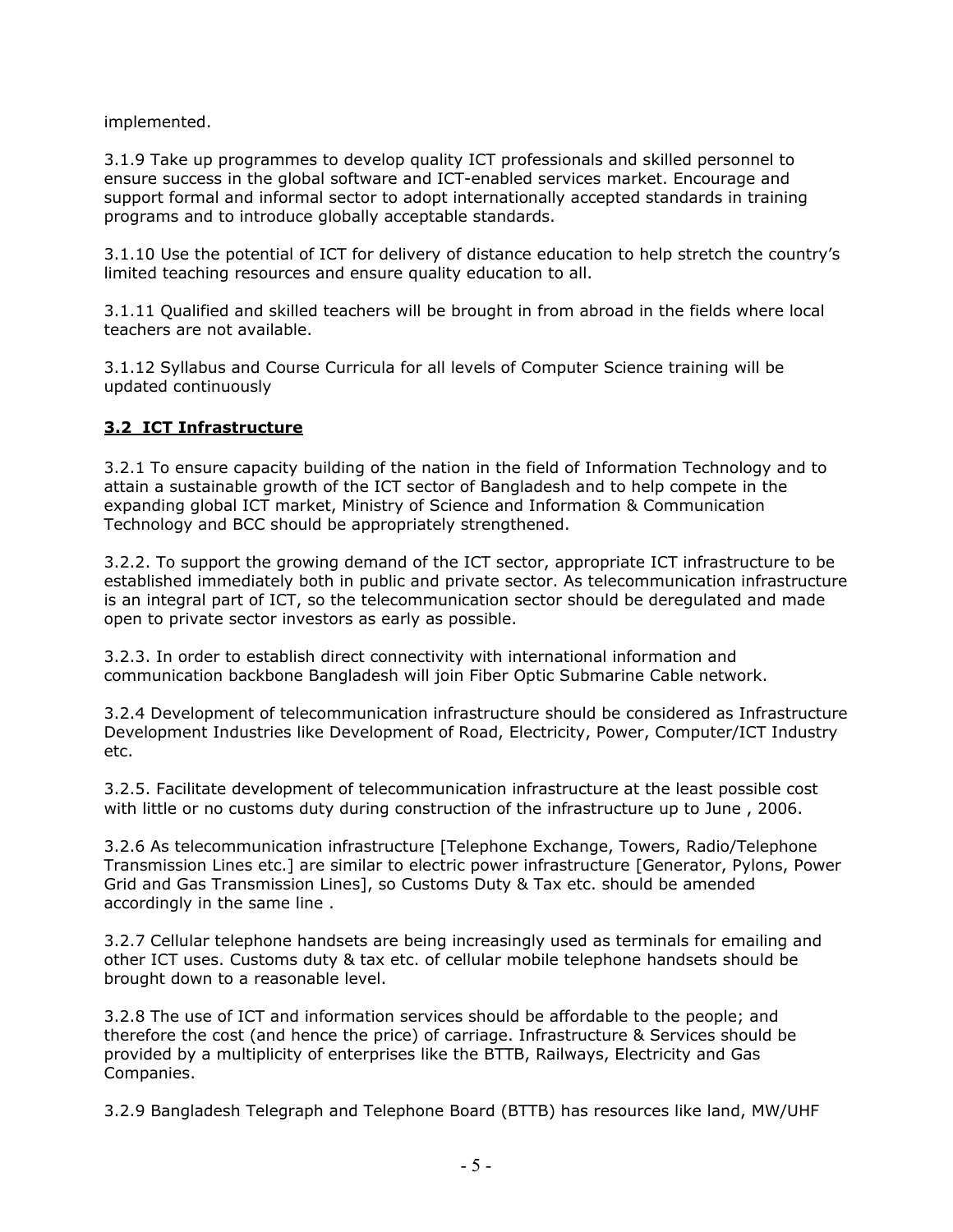Towers all over the country which should be shared with other Private sector companies for augmenting Information Infrastructure. BTRC should take the leadership to coordinate the activities of Public Utility sectors [BTTB, PDB, Gas, Railway etc.] and make their existing dormant/underutilized infrastructure and resources (land, Microware/UHF Towers building, Radio Towers, Power Pylons, Cable Duct etc.) for the promotion of ICT. BTRC should encourage cooperation between BTTB, Railways, PDB, REB Power Grid Company, Oil and Gas Companies, etc., which have right of way and infrastructure to build digital microwave and optical fiber based photonic information transport systems for use by ICT service providers.

3.2.9 BTTB should cooperate with Private Licensed ICT service providers to transform its underutilized resources into countrywide Information Infrastructure on commercial bassis To this end, BTTB should make joint venture agreements with Private Lincensed ICT service providers where BTTB will make available its resources like land, Microware/UHF Towers, Cable Duct etc. on a commercial basis under existing rules and practice.The Licensed Private ICT service providers shall provide necessary finance and technology to construct countrywide National Information Infrastructure (NII) for use of all Telecommunication and Internet Service Providers (ISP).

3.2.10 BTTB will increasingly shift its role from Service Provider to individual subscribers Infrastucture Provider to all other Telecommunication Service Providers and ISPs on commercial basis.

3.2.11 Socio-economic development can be accelerated if more people can have access to information. Teledensity is important in this respect and it will be increased to broaden the coverage, which will improve the socio-economic condition of the people through ICT-related activities in line with experience of developed countries.

3.2.12 Basic telecommunication facilities will be extended to the rural and under-served areas to bring the greater mass into the stream of ICT activities both by the public and private sector.

3.2.13 Advanced and new technologies will be introduced to expand the existing network and will be extended gradually to the rural and under served areas.

3.2.14 Telecommunication facility will be made available to all segments of the society and all of the present and emerging services will be provided at an affordable cost.

3.2.15 To provide dial-up Internet access from local telephone calls ISPs will be provided with relevant technological facilities .

3.2.16 The Internet facility will be extended to all the district headquarters and subsequently to its adjacent areas upto Upzila levels. Internet will be provided to the educational institutions and libraries .

3.2.17 To ensure public access to information, Cyber Kiosks will be set up in all Post offices, Union complex and Upzila complex. Private sector participation will be encouraged to set up these facilities.

3.2.18 To support the installation of ISPs in the country national high speed communication backbone for Internet will be developed and international high-speed gateway facilities for ISPs will be provided on commercial basis.

3.2.19 Inter-ISP communication is time consuming and costly as there is no Internet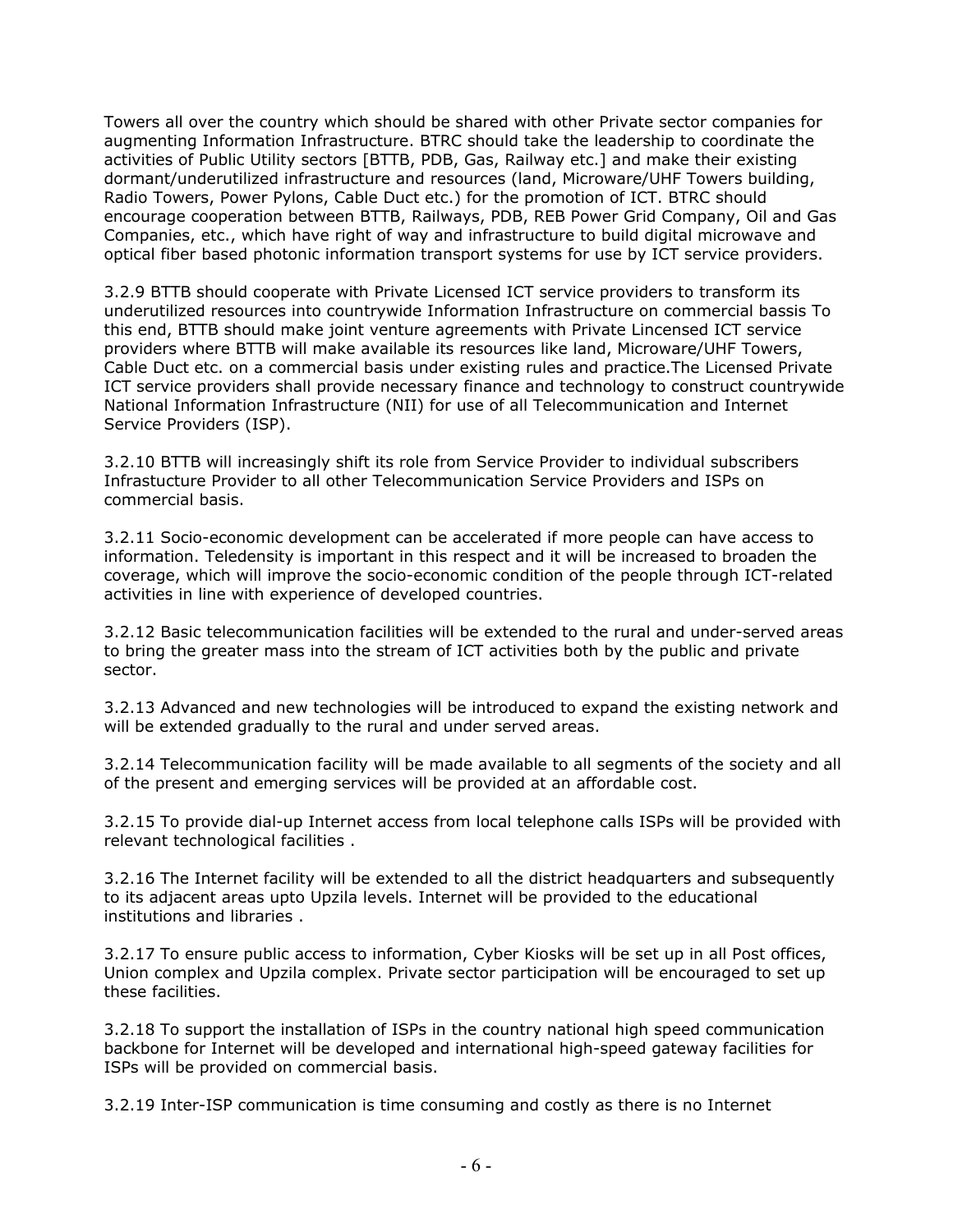exchange in the country at present. The problem will be solved by establishing Internet exchange.

3.2.20 An integrated flexible and reliable nation-wide information communication network capable of voice, audio, video, data and graphics transmission will be ensured. National Information Infrastructure will be developed and it will be directly connected to Global Information Infrastructure through Information superhighway to create, collect and sell software and provide ICT enabled services to the world-market through involvement of both the public and private sectors.

3.2.21 To improve the quality of present telecommunication services and to help provide value added services analog telephone-switches and transmission link of the existing telephone network will be replaced by digital switches and digital transmission link as early as possible.

3.2.22 The bandwidth capacity and availability will be ensured all over the country at a reasonable cost to encourage the growth of Internet, ICT industries, e-Commerce and e-Government

3.2.23 Development of local technological capabilities through local ICT industry will be emphasized. The service component of the ICT industry will be conducted by local private firms, in association with foreign firms as and where possible.

3.2.24 Hi-Tech Zones will be established through technology transfer with the cooperation of foreign companies and Bangladeshis working abroad. Software Technology Park with dedicated and advanced data communication facilities shall be established and software development and export companies will be encouraged to set up workspace in those parks at preferential terms.

3.2.25 A central depository for collection and dissemination of ICT information and research findings will be developed. This will be done under a network, connecting all university libraries and research organization to this central depository, which in turn will be connected to the Internet.

3.2.26 Solar power will be encouraged specially in those inaccessible areas where use of ICT is constrained due to lack of electricity

3.2.27 Use of VoIP and WLL (Wireless Local Loop) technologies will be reviewed and realistic measures taken thereafter.

#### **3.3 Research and Development in ICT**

3.3.1 Research and development in ICT will focus on need based fundamental and applied research contributing to the improvement of quality and efficiency of the application to our ICT industry.

3.3.2 Bangladesh Computer Council will encourage ICT R&D activities carried out by the public and private sector organisations.

3.3.3 BCC along with ICT industries, will assist in formulating plans to conduct need-based R&D activities in the Universities, BITs and public & private sector R&D institutions and encourage the younger generation in these activities. The ICT industry may fund for R&D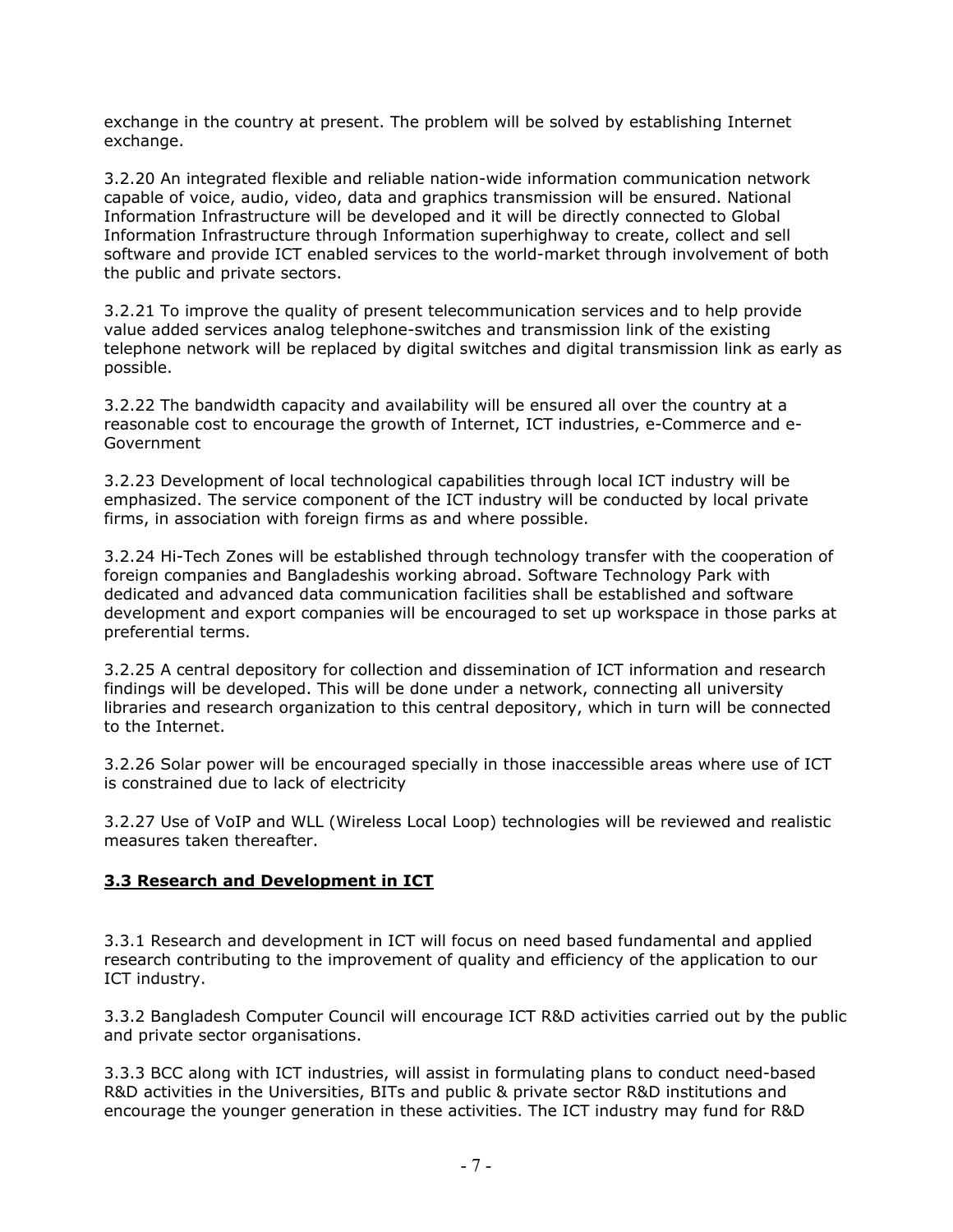activities for new ICT products and services through Industry-Academia collaboration.

3.3.4 A central on-line data bank for scientific and technological information will be established, which can be accessed by educational institutions and other R&D organisations.

3.3.5 R&D efforts on Bangla text processing, Bangla voice recognition, translation and synthesis will be intensified.

3.3.6 Technology Corporations such as Microsoft, IBM, Computer Associates, Oracle, SAP etc. will be approached to set up their R & D Centers in Bangladesh.

3.3.7 Contents for Internet and Intranet will be developed in Bangla

#### **3.4 ICT Industry**

#### **3.4.1 Software Industry**

3.4.1.1 To develop and encourage the local software industry, price preference may be given to locally developed software in all public and private sector procurement.

3.4.1.2 In order to assist fast development of local Software Industries, Government will set up an ICT Incubator. The government will extend start-up financial support to the local software industry. Non-Resident Bangladeshis and experts will be encouraged to set up software development companies.

3.4.1.3 The associations of software companies and developers should be encouraged to exchange ideas, experience and organize collective operations such as seminars, training, etc. and take part in trade delegations and trade shows for acquaintance with the international market, trends and establishment of business contacts.

3.4.1.4 The Export Promotion Bureau (EPB) and Commercial wing of Bangladesh Missions abroad shall take vigorous steps to identify and explore markets for export of software, data entry services and ICT-enabled services from Bangladesh, including promotion of strategic partnership and outsourcing opportunities.

3.4.1.5 Joint ventures between local and foreign entrepreneurs in the ICT sector will be vigorously promoted.

3.4.1.6 An annual target of 3 (three) billion US dollars from earnings of export of software, data entry and IT-enabled services shall be planned up to year 2006. The target shall be revised periodically to match the growth of the market.

#### **3.4.2 Hardware Industry**

3.4.2.1 Hardware industry often requires a huge capital investment and entrepreneurs shall be encouraged to establish production facilities for components, peripherals and accessories with joint venture cooperation and technology transfer agreements. Foreign owned and multinational companies, who will establish such production facilities in Bangladesh and employ our workforce, shall be offered special incentives.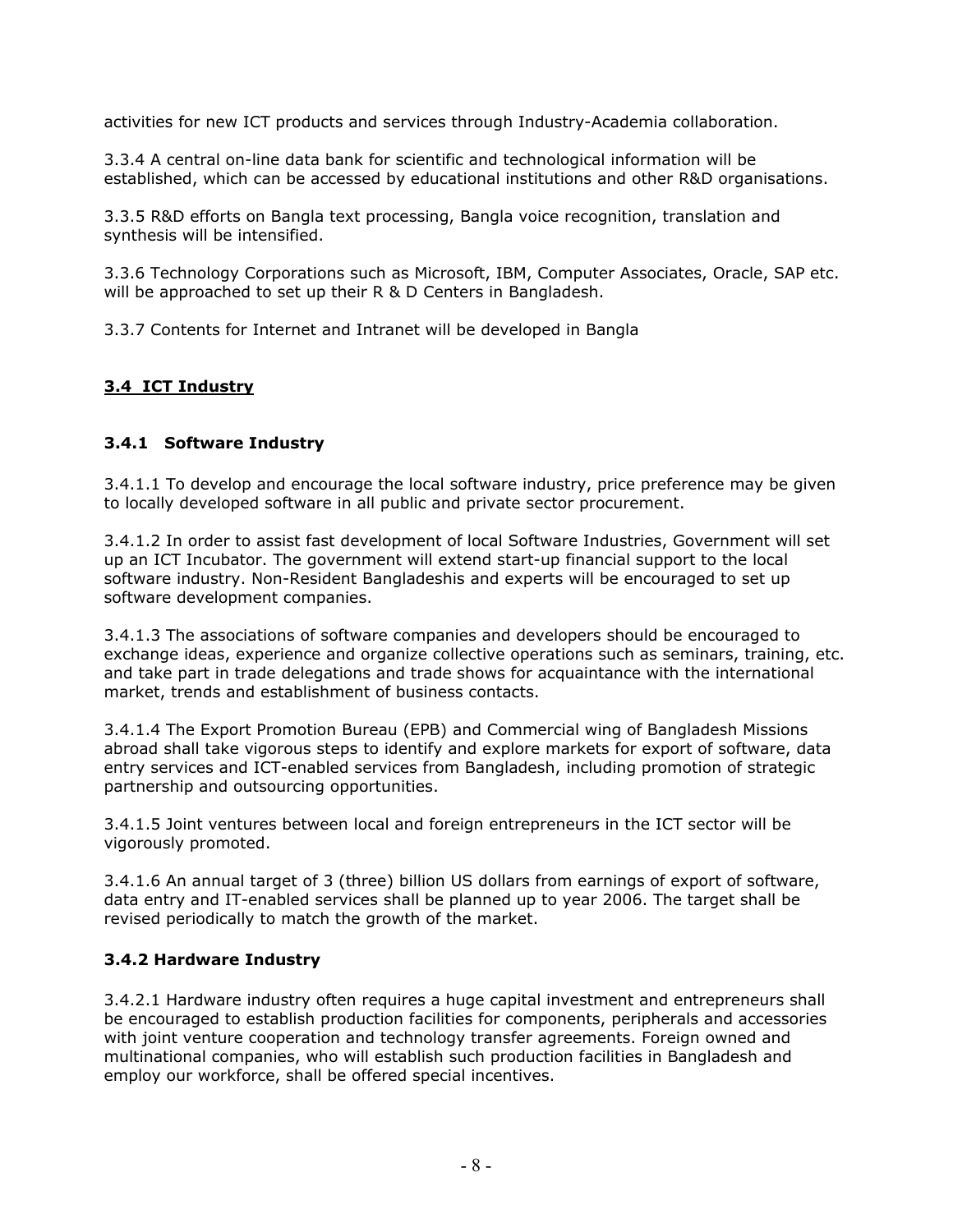3.4.2.2 IT/ICT Laboratories and resource center in universities and other concerned institutions will be set up to develop skilled manpower required to establish and run hardware industry.

3.4.2.3 Since the local market is still small, the hardware industry may target the export market. Dependence on foreign materials should be reduced where possible by giving incentives to local companies and protecting them from unfavorable competition. Local institutions and R&D organizations shall also be encouraged for research, design, and manufacturing of specialized informatics equipment.

## **3.4.3 Services Industry**

3.4.3.1 Bangladesh, having the advantage of cost-effective labour, must endeavor for expansion and export of ICT-enabled services such as medical transcription, data entry, data processing, call centers etc. at home and abroad.

3.4.3.2 NGOs interested to contribute for the expansion of ICT sector, will be provided with facilities.

## **3.5 E-Commerce**

3.5.1 The Government and the private sector will promote business in electronic form and create an environment in which it will be well secured. Government will take initiative to introduce and promote Government-to-Government (G2G) transaction under the purview of e-commerce. Gradually this initiative will also be extended from G2G to Government to Business (G2B) transaction in the same line.

3.5.2 Authentication of the identities of both buyer and seller or the involved parties in an electronic transaction is crucial to promote inter-bank transaction, encryption e-commerce. Security of electronic transaction should be ensured through appropriate measures.

3.5.3 Establish immediately inter-banking payment system in electronic form.

3.5.4 Legal framework to provide the guiding principles, rules and legislation for e-Commerce shall be put in place.

## **3.6 e-Government/e-Governance**

3.6.1 The Government shall use ICT system within the public administration to improve efficiency, reduce wastage of resources, enhance planning and raise the quality of services.

3.6.2 Government shall implement wide-spread ICT systems to provide nation wide coverage and access by any citizen to the government databases and administrative systems which can be used to extend public services to the remotest corner.

3.6.3 All Government ministries, divisions, departments, autonomous bodies and all District headquarters, Upzilla headquarters and Union Parishad offices must be networked to the National Data Resource Centre in the shortest possible time. The centre shall be a system of national databases having capacity to store and supply rapidly all necessary information on the economic, cultural and social situation of our country.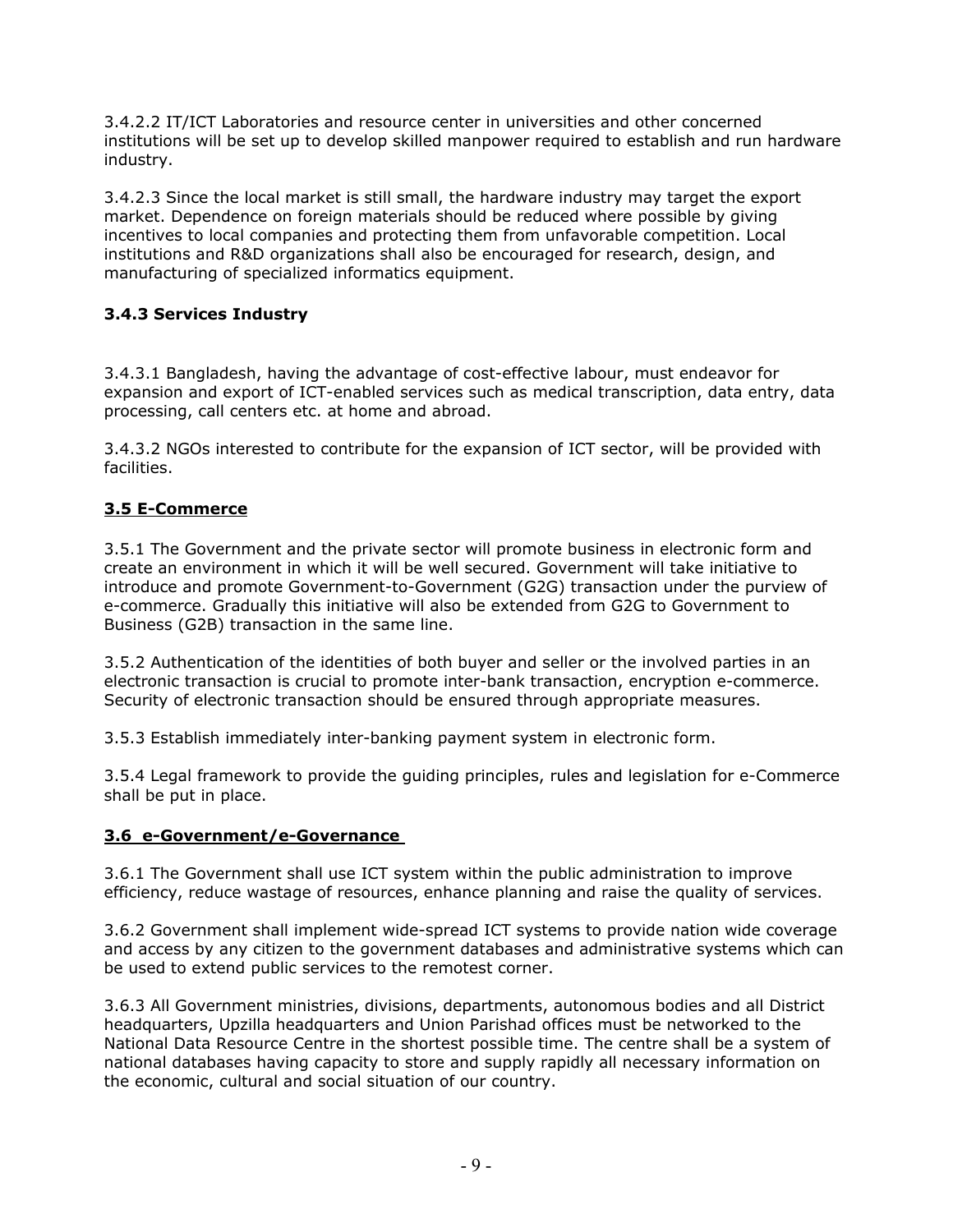3.6.4 Each Ministry, Division, Government body shall create a ICT Cell, to be managed and run by well trained ICT professionals to plan, coordinate and implement ICT projects and services. Special compensation package comparable to that of private sector shall be introduced to encourage ICT professionals.

3.6.5 All Ministries, Divisions, agencies of government and autonomous organizations shall set up web sites where all policy documents and information relevant to the public shall be posted as early as possible and regularly updated. There will be a web portal of Bangladesh Government from which link will be provided to the web sites, like e-forms, e-procurement, erecruitment, e-results etc.

3.6.6 Government will introduce and promote ICT based services like G2G (Government to Government), G2E (Government to Employee), G2C (Government to Customer) etc.

3.6.7 Preference shall be given to ICT literate candidates for the purpose of recruitment in public offices. ICT-literacy shall also be evaluated in the ACR of officials to ensure utilization of ICT in the public services.

3.6.8 In order to establish database on the secondary schools which are providing computers training at grass root level, MIS will be introduced.

#### **3.7 Legal Issues**

3.7.1 Software copyright provisions embodied in the Copyright Act 2000 will be implemented by promptly setting up appropriate enforcing bodies as mentioned in the Act.

3.7.2 ICT Act should be enacted immediately to protect against computer crimes such as computer fraud, hacking and damage to programs and data and introducing/spreading computer viruses.

3.7.3 Data security and interoperability should be ensured through actions such as setting of encryption standards and international agreements on interoperability.

3.7.4 With the increase in the use of Internet and Information Technology in every sphere of human activities, formulation of new laws or amendment to the existing ones should be done as deemed necessary, to ensure security of data, freedom of information.

3.7.5 ICT will be used by the law enforcing agencies to ensure safety and security of life and property of the citizen.

3.7.6 Agencies like Police, NBR and BAC shall use ICT for quick disposal and monitoring of investigation of cases.

3.7.7 Bangladesh Armed forces should use ICT to the fullest extent to increase their efficiency and effectiveness.

#### . **3.8 Health Care**

3.8.1 The main focus in the use of ICT and communication technologies in Healthcare will be to deliver new capabilities for hospitals and healthcare providers. ICT should be used to develop such capabilities specifically in the areas of electronic medical records, telemedicine,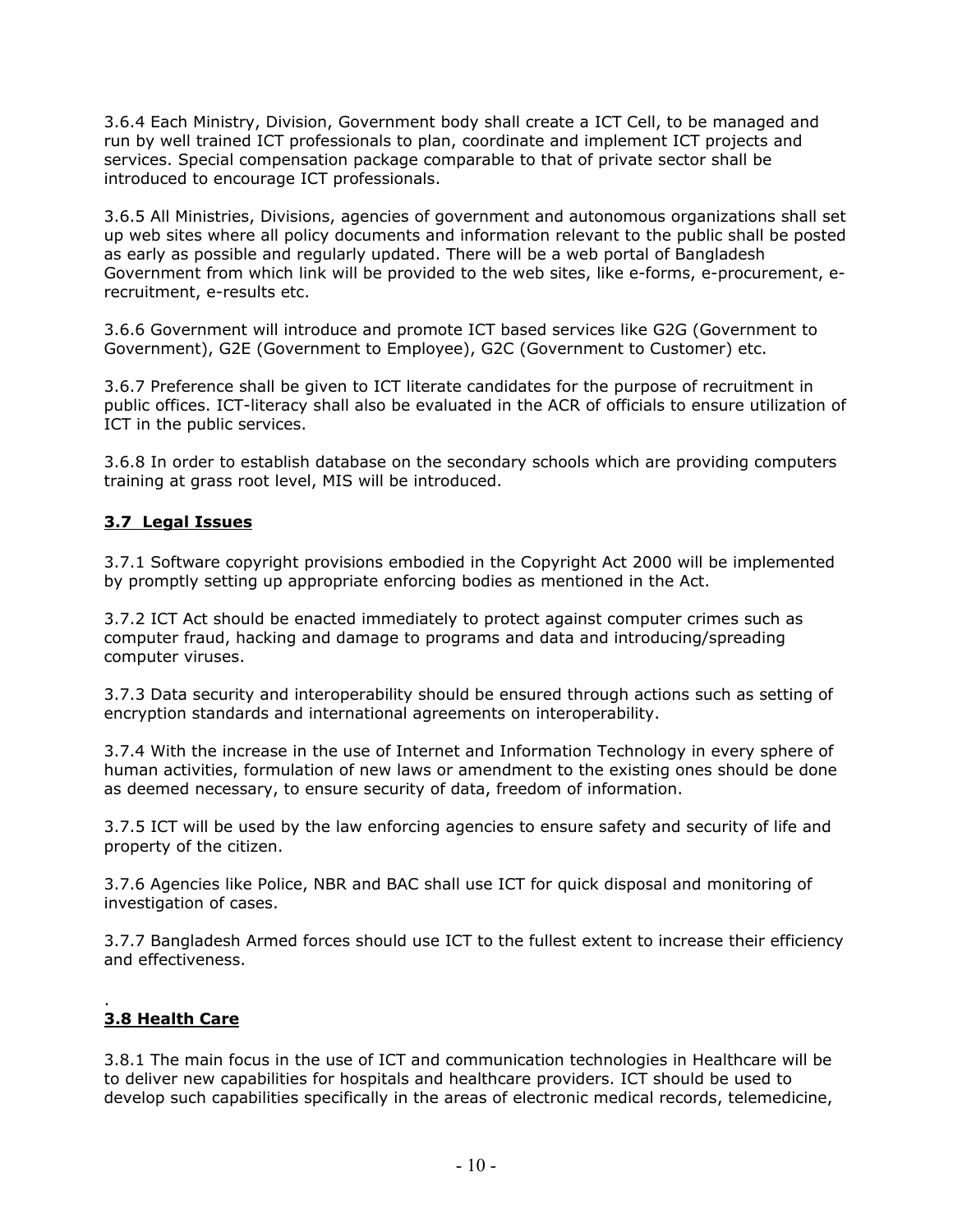medical and health education, etc.

3.8.2 Telemedicine System Network shall be introduced throughout the country for costeffective delivery of health care services. The Telemedicine Network will be used for rural patient management, distant medical education, training of health professionals and to develop mass awareness for disease prevention.

3.8.3 Development of Bangladesh Health Portal should be given priority for appropriate growth of e-health and telemedicine referral system. International tele-consultation through telemedicine for critical patients will be promoted in both private and public sector.

3.8.4 All public hospitals and medical research centers shall be linked by computer networks with Medical center of excellence as the central hub in order to make expert services available throughout the country. This network may be gradually extended to the local level.

#### **3.9 Agriculture and Poverty Alleviation**

3.9.1 Agriculture including fisheries and livestock is the main source of earnings for the majority of the people of Bangladesh and hence use of ICT systems in these sectors are very much essential to reap its unutilized potentials and thereby improving the socio economic conditions particularly of the rural people. Proper initiatives will be taken to utilize ICT systems in agro-based industries, agricultural research, and dissemination of agricultural technology, agri-business development to the farmers and preparation and maintenance of agricultural database.

#### **3.10 Social Welfare**

3.10.1 Nation-wide ICT systems will be implemented for rural development activities, agricultural, horticulture, fisheries and livestock extension for farmers, career guidance for youth, technology guidance for rural enterprises, micro level planning etc. Communities and user groups or beneficiaries would be actively encouraged to participate in all such activities.

3.10.2 Public grievance redressal will be incorporated in the ICT-based system to facilitate access to citizens through any of the kiosks, public facilitation centers or Government offices. It would be made email based and strengthened to facilitate monitoring and on-line responses.

3.10.3 Non-government organizations will be encouraged to establish centers at the village level for providing hardware/software or other support services. At the same time the Government will use both the formal and non-formal channels to disseminate information about the application, advantages to communities of the use of ICT.

## **3.11 Transportation**

3.11.1 The government will introduce an ICT-based integrated transport management system.

3.11.2 Commercial transport agencies will be encouraged to deploy Information Technology for dynamic route planning and traffic management.

3.11.3 ICT will be used for online booking and ticketing services of all public and private transport companies.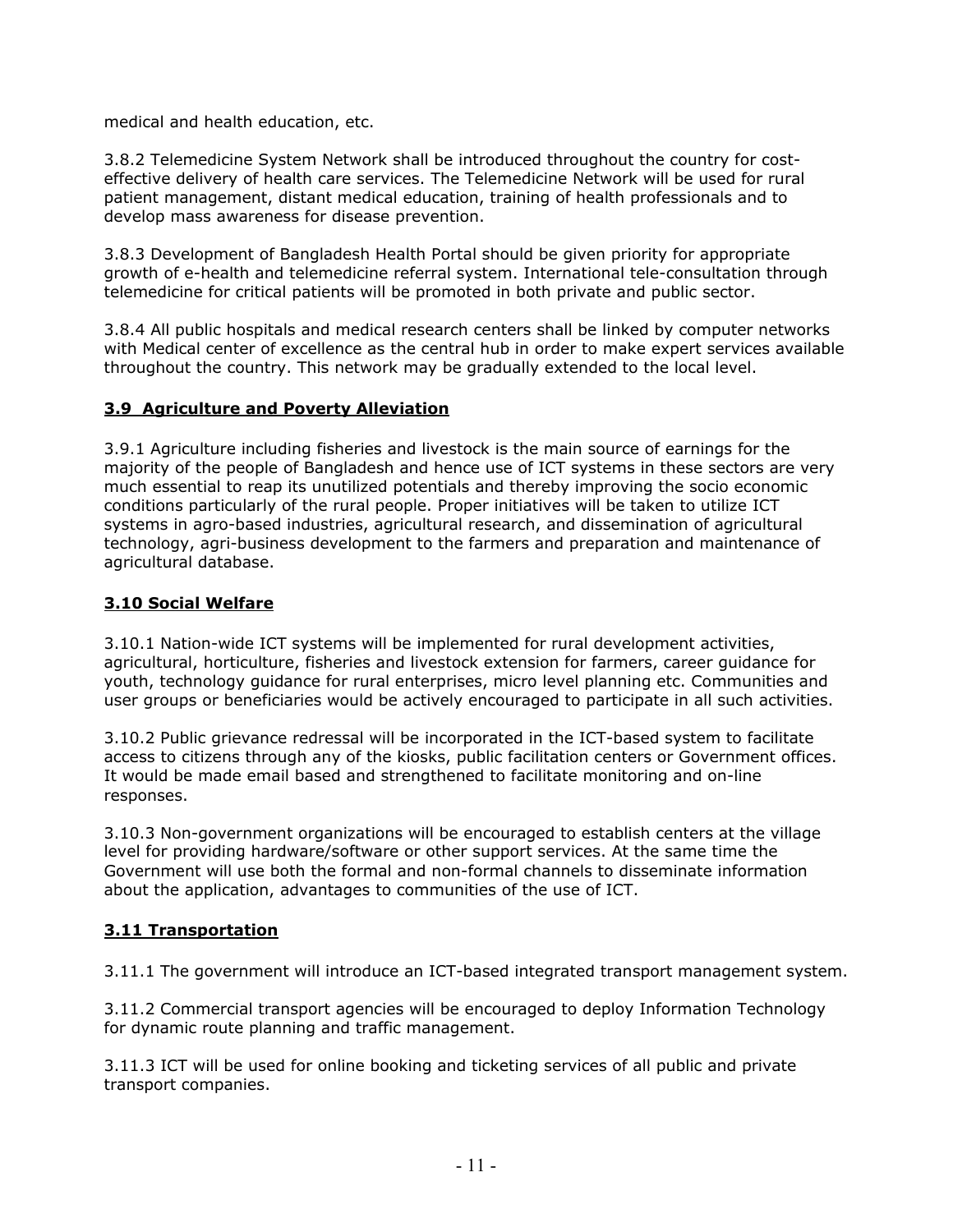## **3.12 Tourism**

To harness the potential of the tourism industry in Bangladesh, Information Technology should be strengthened aggressively :

3.12.1 Information Technology should be used to project tourists' attractions in Bangladesh through the Internet.

3.12.2 A reliable, comprehensive, on-line information system to satisfy the needs of the tourists for travel and accommodation to deliver instant and up-to-date information will be developed.

3.12.3 The partnership with both the local and foreign agencies relevant to tourism will be strengthened and encouraged to introduce on-line reservation for travel and accommodation, booking and ticketing for arts and entertainment events and shopping.

## **3.13 Environment**

The growing environmental pollution has endangered all forms of lives including the human existence. In this era of wired world, the Information Technology can help build the capabilities to fight against the environmental degradation.

3.13.1 Information Technology will be deployed to collect and disseminate information on environmental problems and their causes in order to create awareness about environment among the common people.

3.13.2 Information system for making a complete inventory of existing flora & fauna of Bangladesh, their habitats and other natural communities whose existence has been endangered will be created.

3.13.3 GIS and other ICT-based systems will be set up for planning at the national level, for agricultural crops estimation, for conservation of nature while accommodating compatible land use to maintain the ecological balance.

3.13.4 Information and Communication Technology will be used to help solve the most pressing problems of environment in the urban areas like toxic emissions from vehicles, industries and other sources.

## **3.14 Judiciary**

3.14.1 To enhance the capacity of the judiciary, computer based Management Information System (CMIS), with suitable Wide Area Network (WAN) and Local Area Network (LAN), will be established for the Supreme Court and for the District Courts and Tribunals. It may consists of three inter-related modules, namely, (i) a case management module, (ii) a legal framework module, essentially covering two basic sources of updates, namely the Bangladesh legislative code and the Bangladesh case law (reported Supreme Court rulings) database and (iii) a court administration module, whose areas of application may include court inspection, planning and budgeting, transactions, financial accounts, staff-related information and reporting, statistical applications and records management.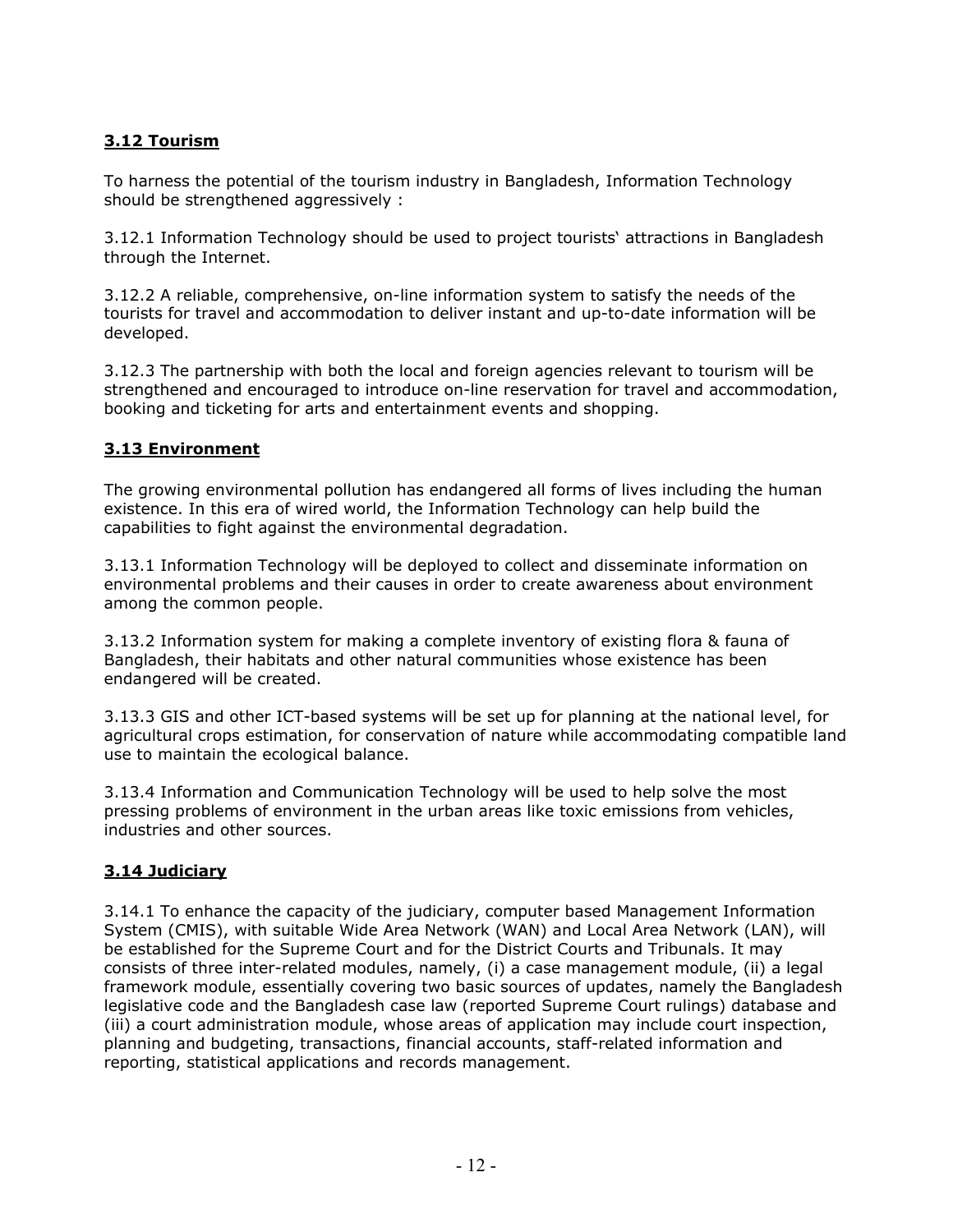#### **3.15 Regional and International Cooperation**

3.15.1 The Ministry of Science and Information & Communication Technology and BCC will be the focal point for the regional and international cooperation in the area of Information and Communication Technology.

3.15.2 The Ministry of Science and ICT shall explore Regional, Sub-Regional and International cooperation and execute collaborative agreements on ICT with developed and developing countries as well as with relevant international agencies and development partners.

3.15.3 The Ministry of Science and ICT will facilitate participation in the regional and international forum to reap benefit for the country's economy.

## **4.0 Implementation and Monitoring**

#### **4.1 Funds and Resources**

4.1.1 Government spending in ICT shall be increased to at least 2% of ADP by 2006.

4.1.2 New budget provision for ICT should be created for all Ministries, Divisions, Departments and Bodies and all Autonomous sectors should be encouraged to make their own investment in the application of ICT in production, trade and services. ERD should explore external assistance for necessary infrastructure and human resources development conforming to the ICT Policy.

4.1.3 Those ICT companies will get preferential terms, which will be able to meet up 20 percent of its revenue expenditure from the earnings of export of software and ICT-enabled services.

4.1.4 A centralized fund for R&D and HRD will be created within BCC. It will be encouraged to contribute 1% of all profits from Software and ICT-enabled services to the R&D and HRD fund.

#### **4.2 Institutional Arrangement for ICT Policy Updating, Standardizing, Implementing and Monitoring**

4.2.1 In order to make best utilization of ICT and exploit its immense potential in the economic, social, commercial, and scientific fields a National ICT Task Force headed by the Hon'ble Prime Minister has already been formed. This apex national body will guide in updating, standardizing, implementing, and monitoring the ICT policy.

4.2.2 The Ministry of Science and Information & Communication Technology will collaborate with all Ministries/Divisions/Departments/Autonomous Bodies including Banks and Insurances to promote and use ICT in respective areas of operation.

4.2.3 MOSICT shall remain alert and apprise the Government on the progress and development of ICT sector both at home and abroad.

4.2.4. MOSICT will work in unison with the private sector and Universities as promoter of ICT activities and business.

4.2.5 MOSICT and BCC will be reorganized and strengthened in phases to cope with the pres